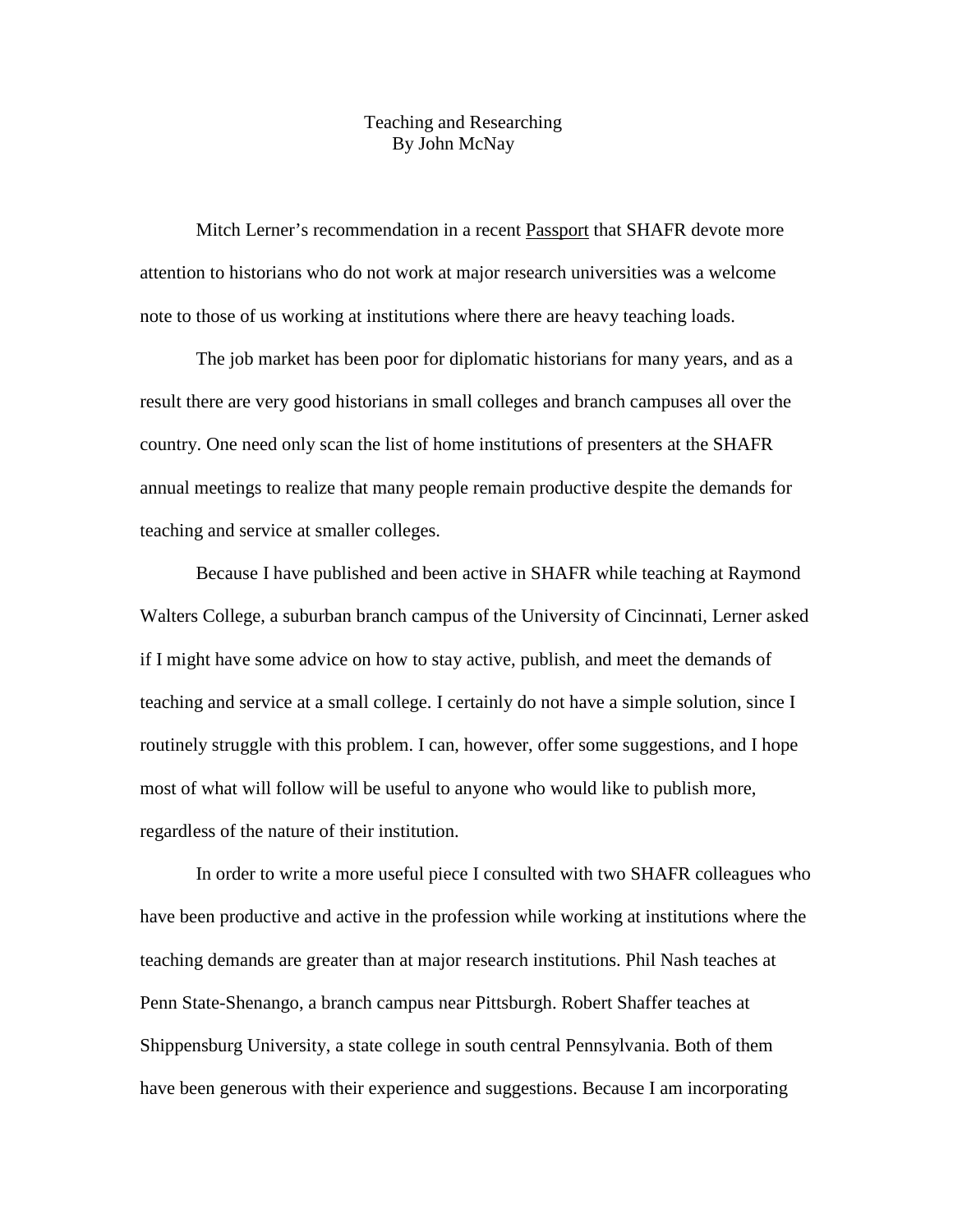their views with my own, they must share credit for what follows, while any blame should be attached to me alone (or to Lerner).

One way in which almost everyone can be more productive is to make full use of time off. Most historians, no matter where they work, get plenty of time off between school years. During the school year, those of us who have heavier teaching loads and greater demands on our time find research and writing almost impossible. Summer, spring break, and even winter break all provide opportunities to make progress on a project.

Another way to be more productive is to have an efficient research design. There are many great projects that ask really interesting questions, but the difficulty of actually doing the research makes them impractical, especially with a heavy teaching load and a small research budget. In addition, beginning with an idea and then trying to find relevant archival sources is like looking for the proverbial needle in a haystack. To maximize productivity, the best idea is to seek out an unexploited or inadequately exploited archival collection. Get to know the archivist. Start with the archives first, see what the documents have to say, and then develop an idea. Narrow the focus to decrease the number of archival sources that must be examined. This is not meant to discourage historians from considering big questions or thinking "outside the box," but those who have serious demands on their time and energy and are still hoping for tenure and/or promotion must focus, focus, focus. What the profession really needs, in any event, are good solid monographs rather than sweeping Braudelian interpretations.

It is a good idea to make the most of work that is already done before moving on to another project. Some people leave their dissertations sitting around for years. When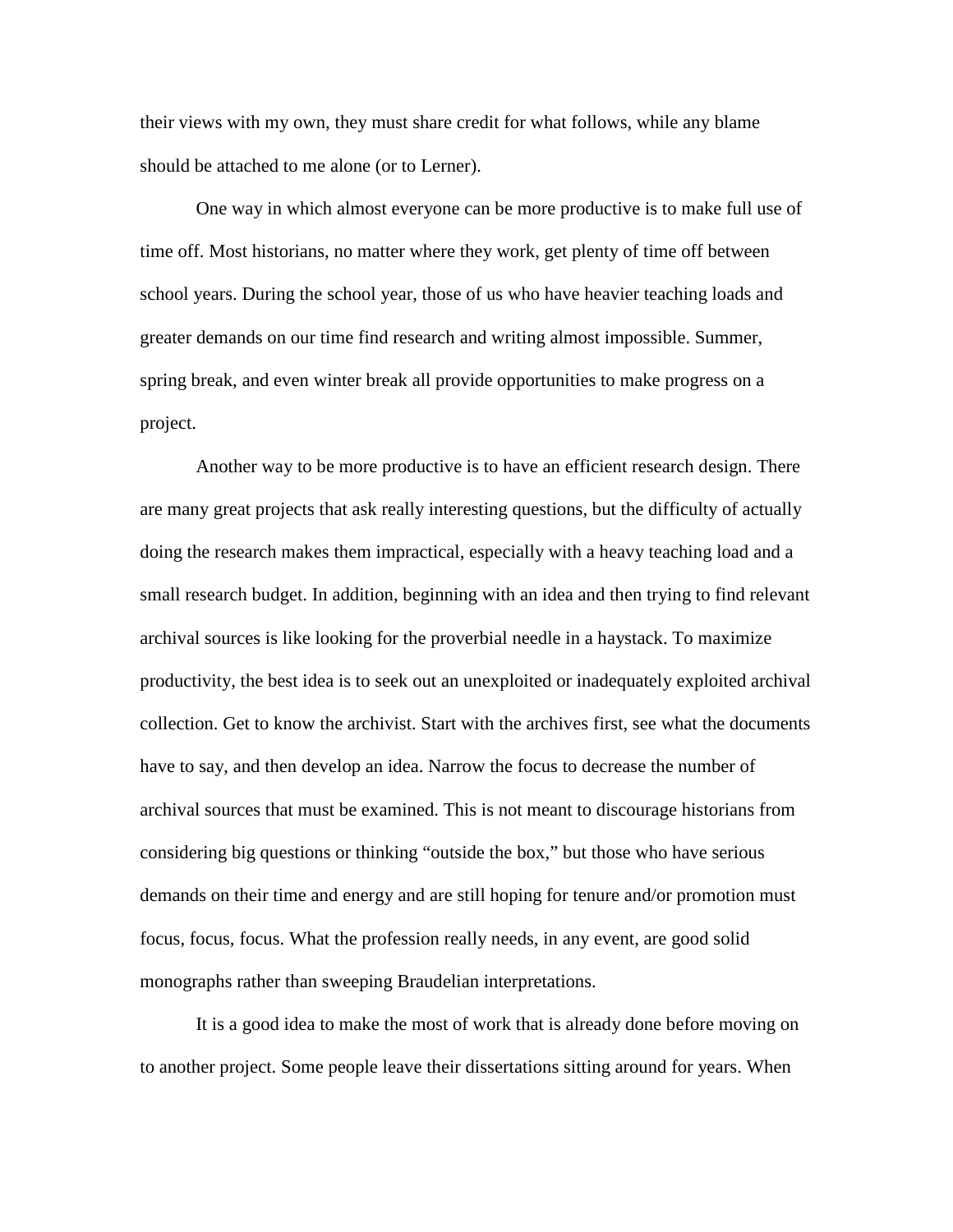asked why, they often reply that "it isn't a book." That might be true, but the first step to making a dissertation into a book is getting it into a publisher's hands and having peers suggest ways to revise it. Manuscript reviews at university presses are very valuable. Use the process. Those who have unpublished dissertations can also mine the larger work for smaller pieces that can be published as articles without doing damage to the publication potential of the dissertation. Once the work for one paper is done, look for ways to expand on the topic rather than launch into a new field.

Send papers to a broad range of journals. Rejections happen, but the odds of being published increase with the number of journals targeted. Aiming for just the top tier of journals is risking great disappointment. As the number of academic journals shrinks, it is critical to make use of the full range of available publishing opportunities.

It is also a good idea to submit papers for conferences. By presenting at conferences scholars can increase their exposure, get an audience for unpublished work, and elicit valuable criticism. In addition, journal editors often express an interest in publishing papers they have heard. The essay will still need to go through review, but it is very helpful to have an editor who is favorably disposed to a paper.

Those of us who are employed at institutions where the primary objective is teaching have the option of writing about teaching-related issues: how textbooks and curricula have changed over the years, how to engage students in writing and critical thinking exercises, or good primary sources to use in class. Many colleges that stress teaching have funding for this work, and some have centers that concentrate on the scholarship of teaching, like the Center for Learning and Teaching at my institution.